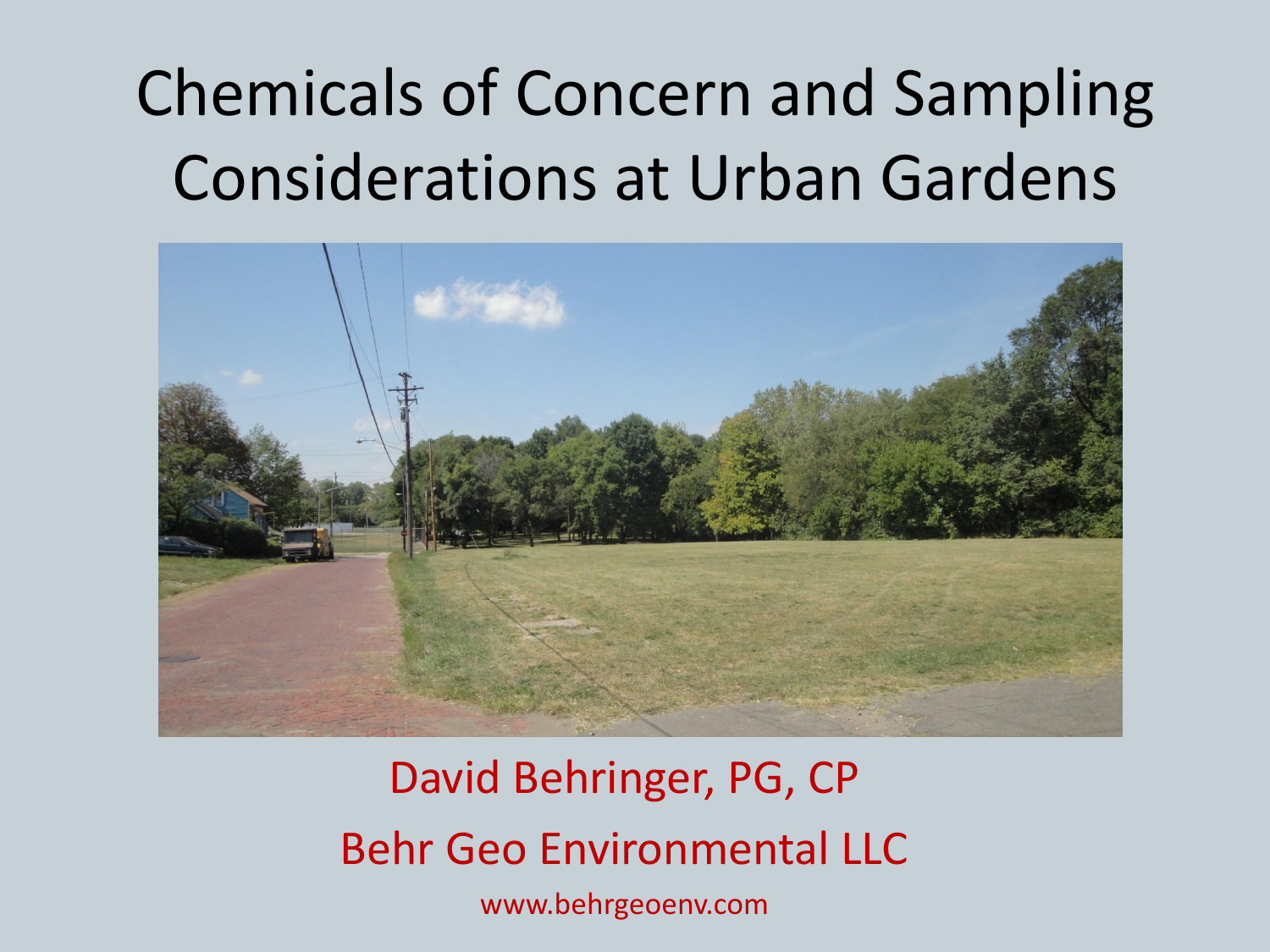## Chemicals of Concern (COCs) in Urban Gardens

- Primary Contaminants of Concern:
	- Metals (lead and arsenic)
	- Polynuclear Aromatic Hydrocarbons (PAHs/PNAs)
- Secondary Contaminants of Concern :
	- Volatile Organic Compounds (VOCs)
	- Polychlorinated Biphenyls (PCBs)
	- Other Metals, Herbicides, Pesticides, Dioxins, and other Semivolatile Organic Compounds
	- Site specific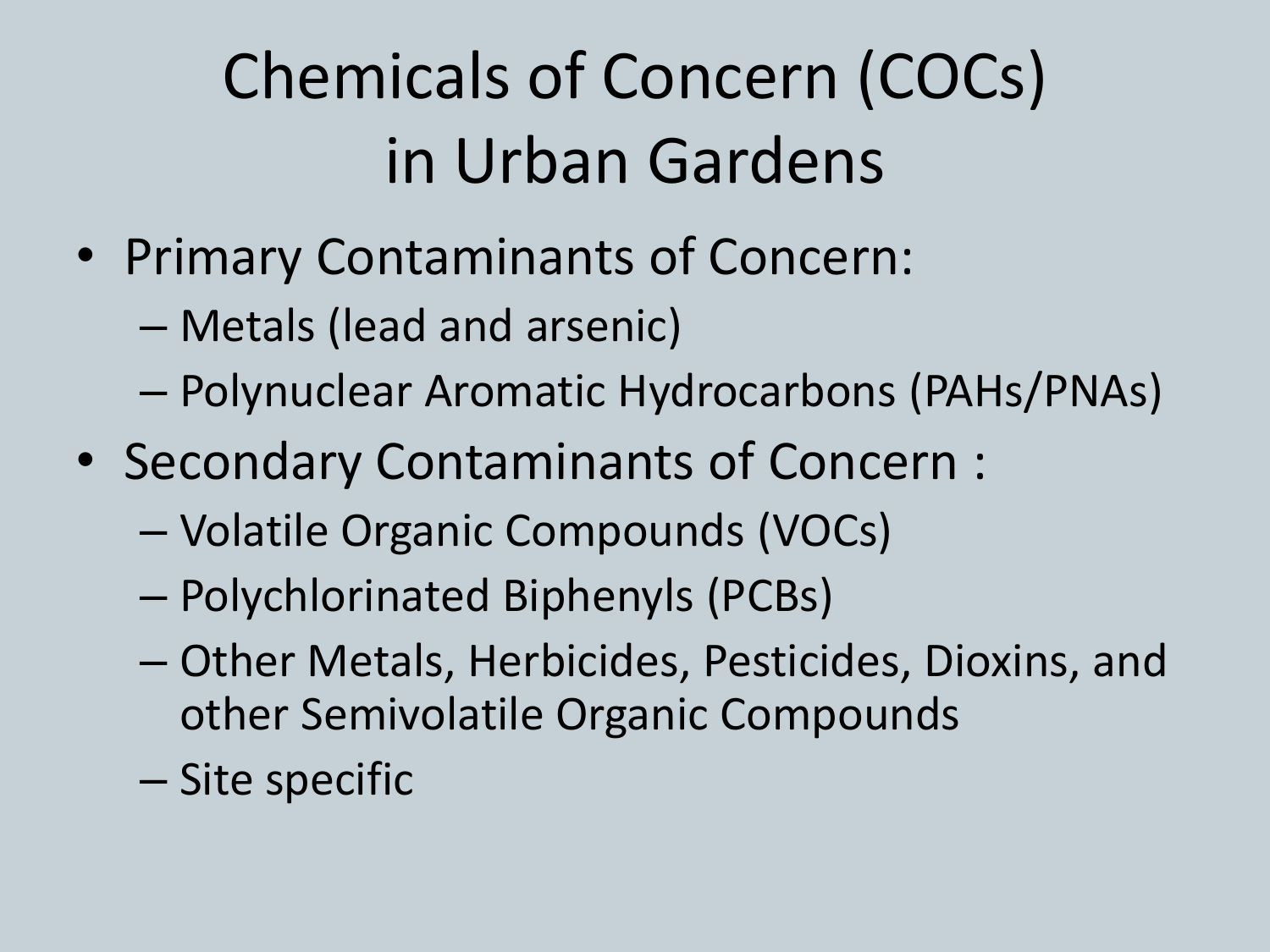## So, what COCs do you look for?

– Almost always lead

#### – For Other COCs Must Consider:

- Site history
	- as determined through an environmental site assessment
- Planned Use
	- surface planting, raised beds, orchard, greenhouse
- Who will be exposed?
	- community garden vs. commercial garden

#### One size does NOT fit all.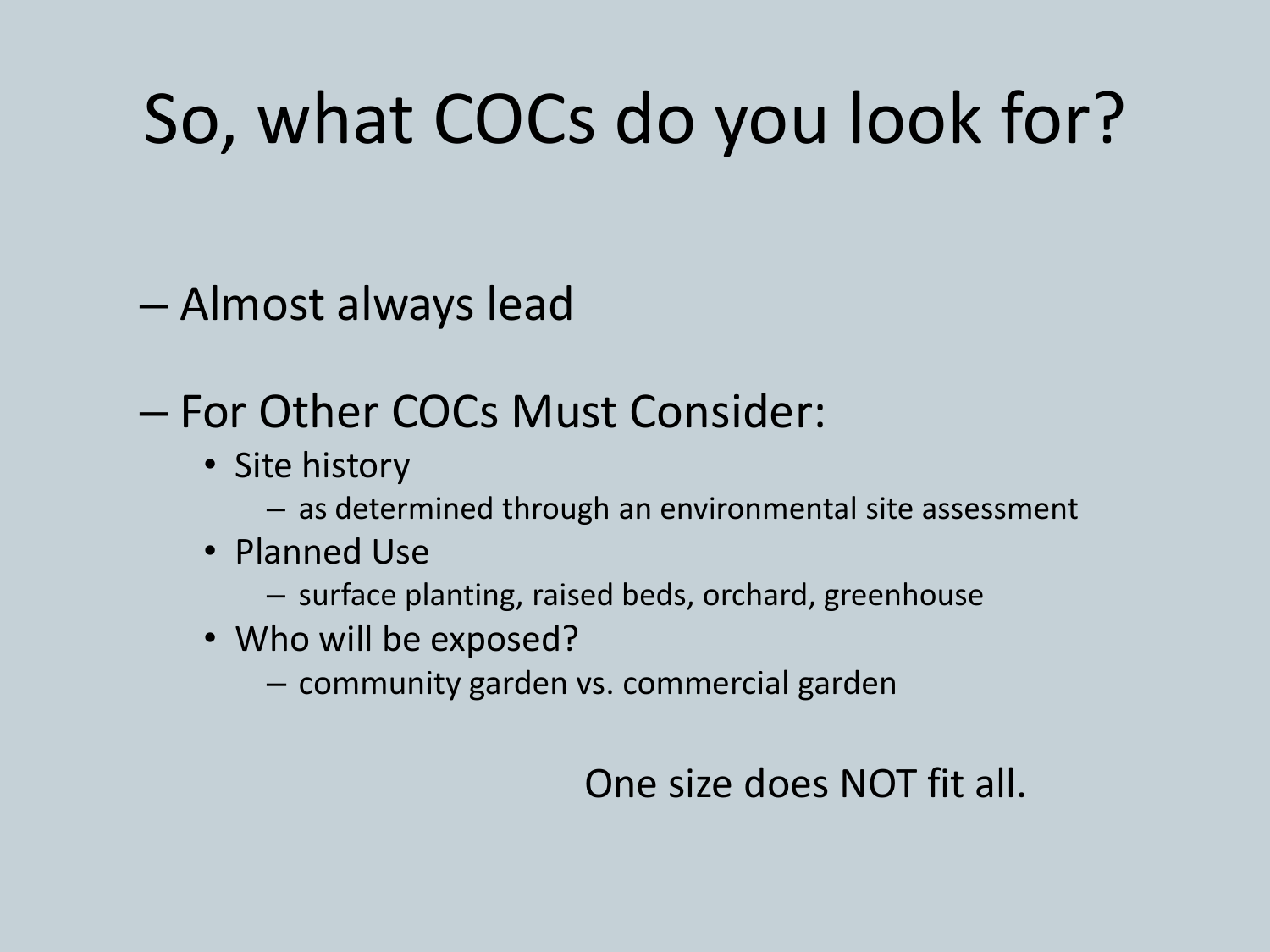## Sampling Strategy

- Discrete Samples or Composite Samples?
- Depth of Samples?
- Number of Samples?
	- Depend upon:
		- Budgetary constraints
		- Size of the site
		- Expected contaminant distribution
		- Expected chemicals of concern
		- Personal preference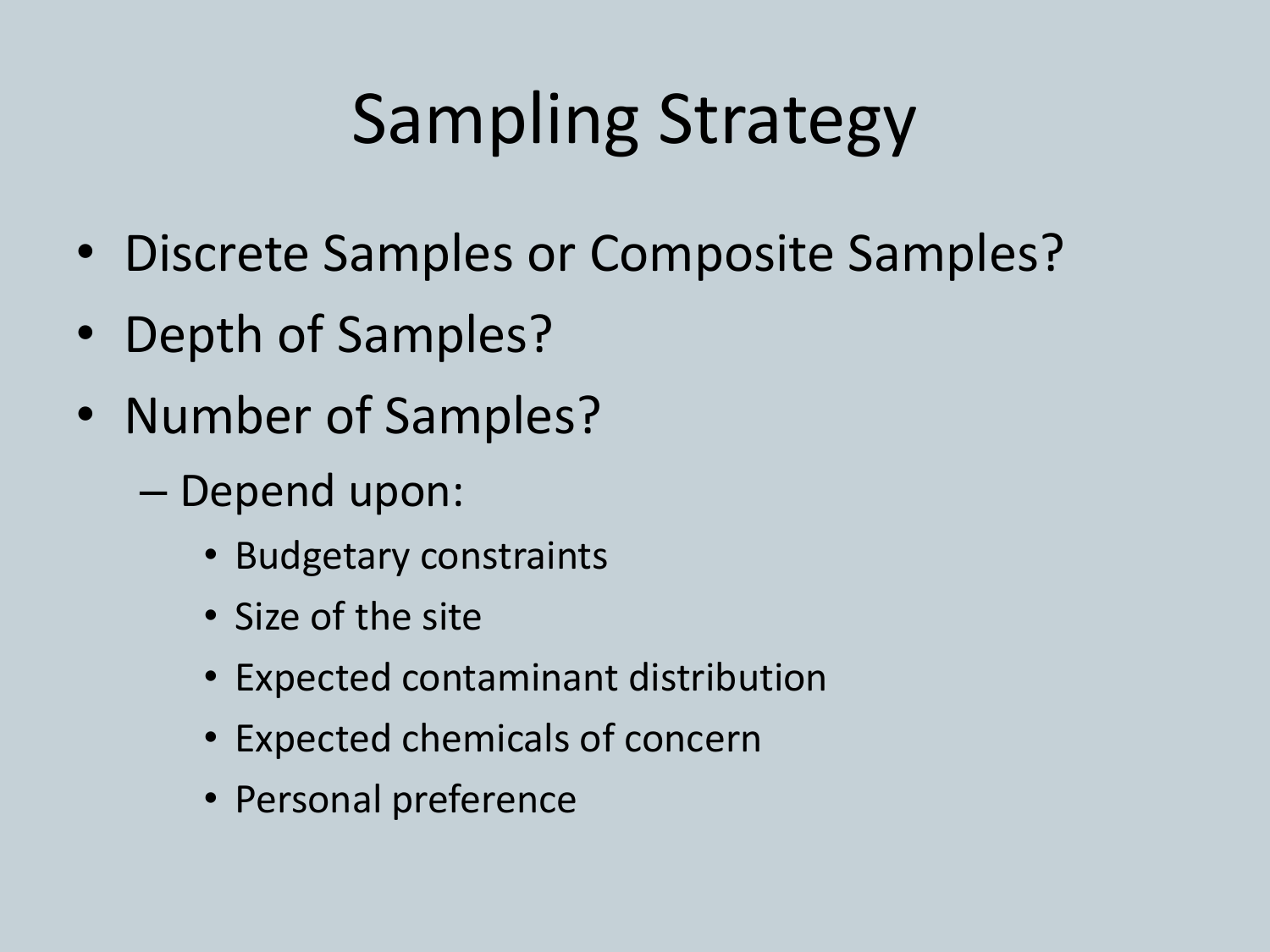## Be Prepared for Surprises!

- Basements filled with garbage
- Buried foundations
- Unexpected contaminants and contamination patterns
- Underground Storage Tanks

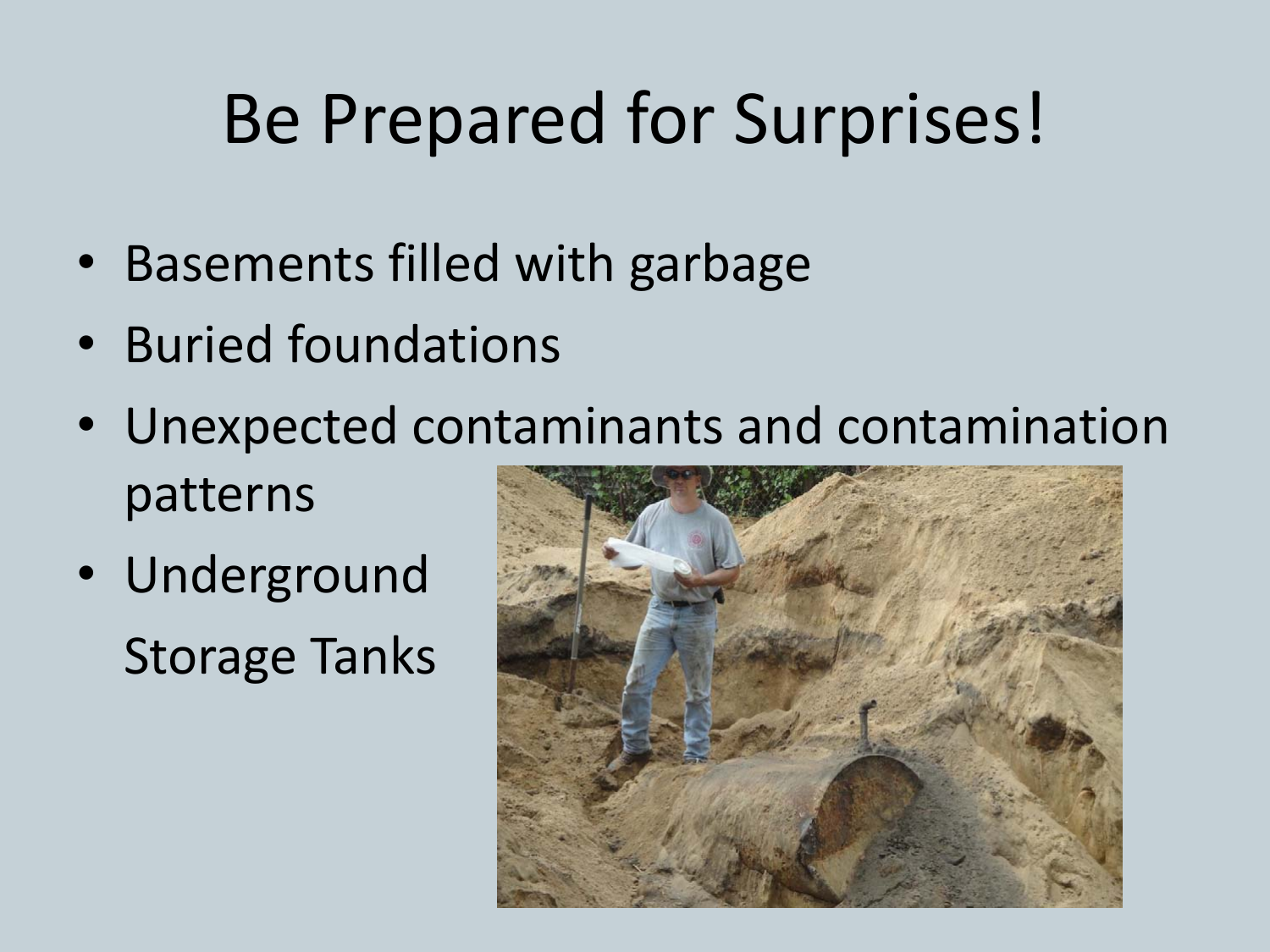# Example Case Study

### Background

- Vacant formerly residential property with adjacent commercial and light industrial (dry cleaner, auto repair shop, bakery)
- Proposed use as an educational garden for urban teens
- Tight Budget

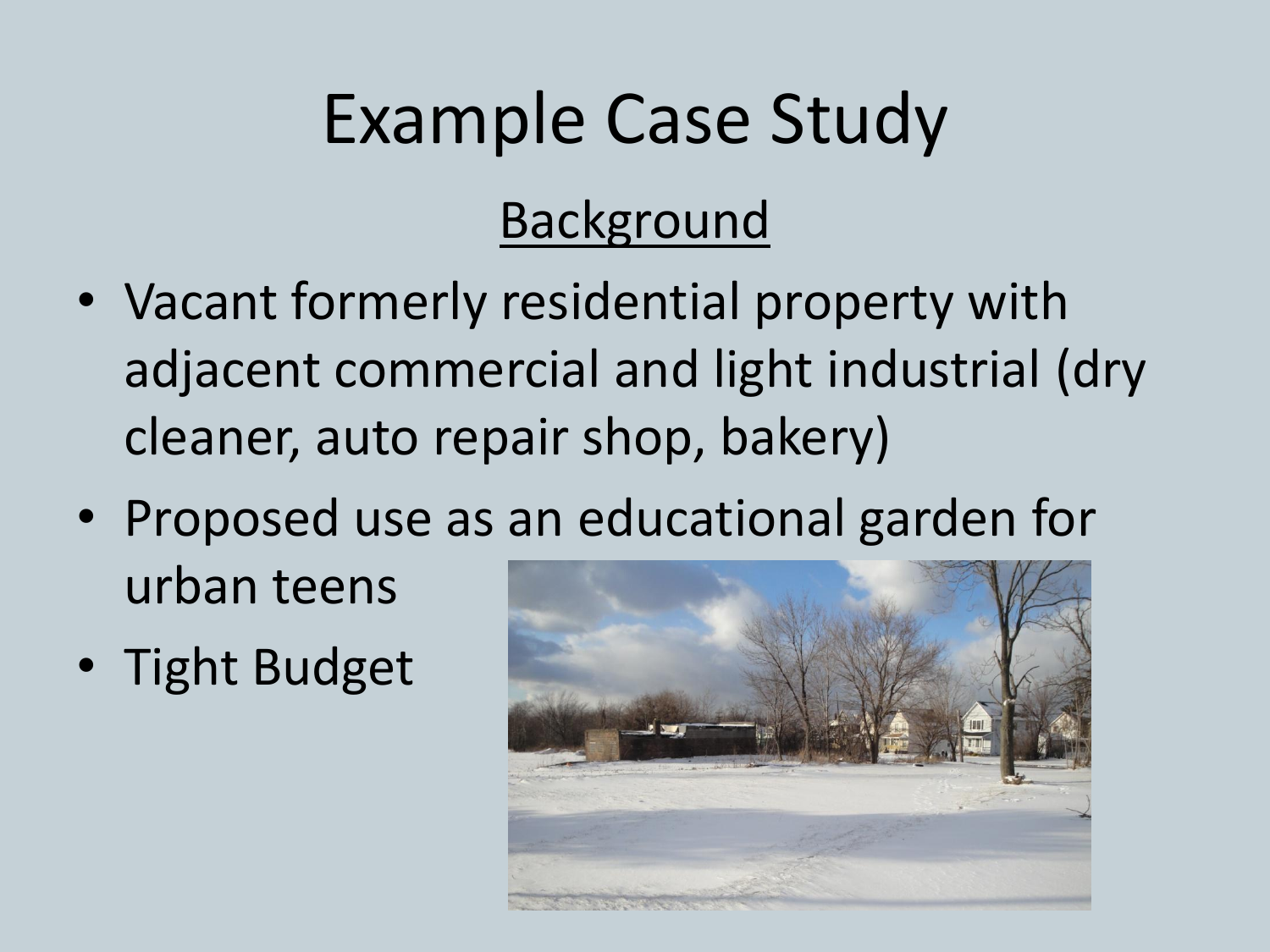### Example Case Study

### Sampling Strategy

- Started with a combination of composite sampling (for metals, PAHs, PCBs, herbicides, and pesticides) and discrete sampling (for VOCs)
- Utilized multi-incremental composite sampling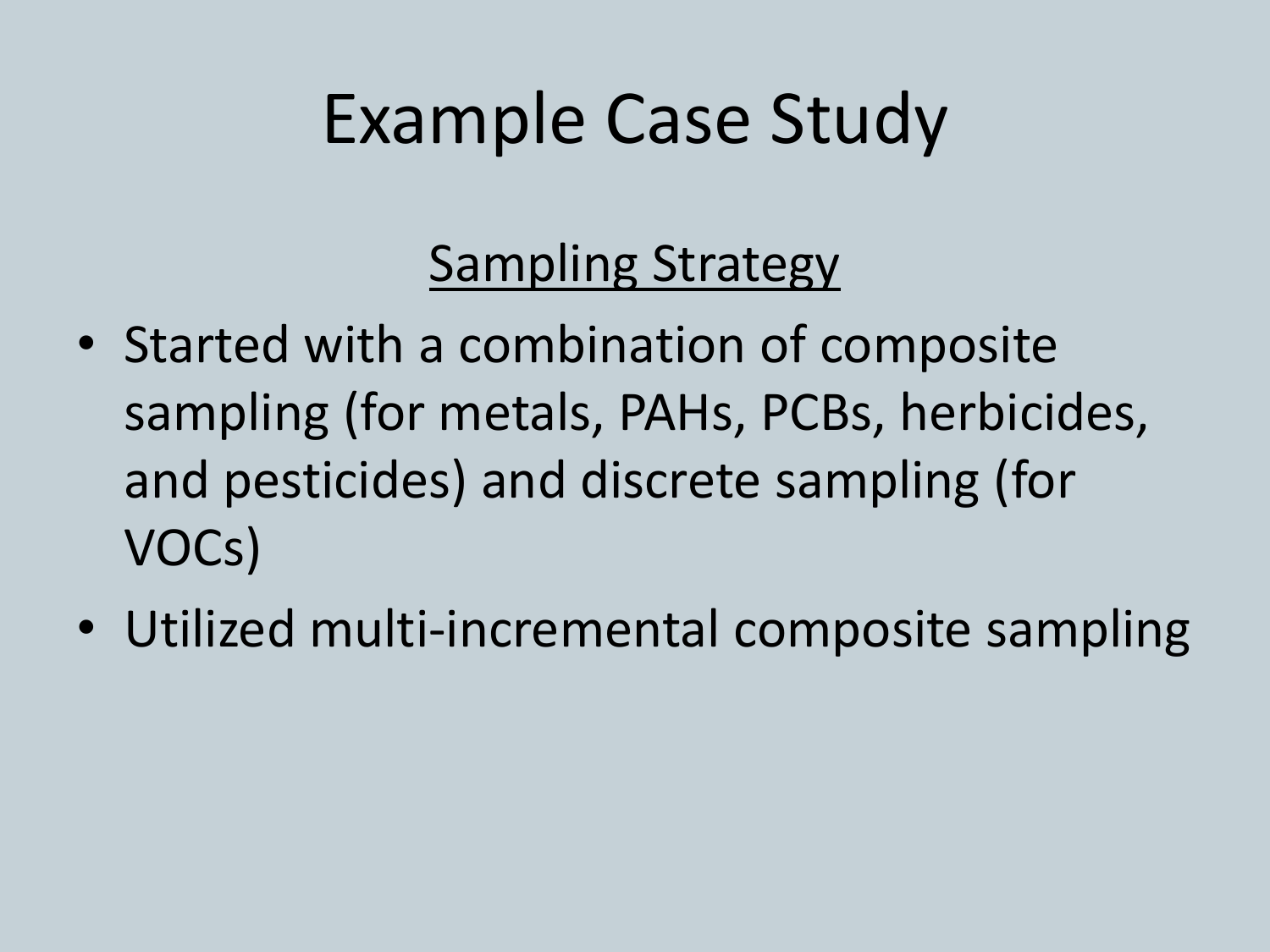## Example Case Study

### Findings

- Elevated lead and arsenic in one composite
- Re-sampled for lead with discrete samples
- Isolated hot spots were identified
- Hot spots were removed
- Garden planted and is thriving